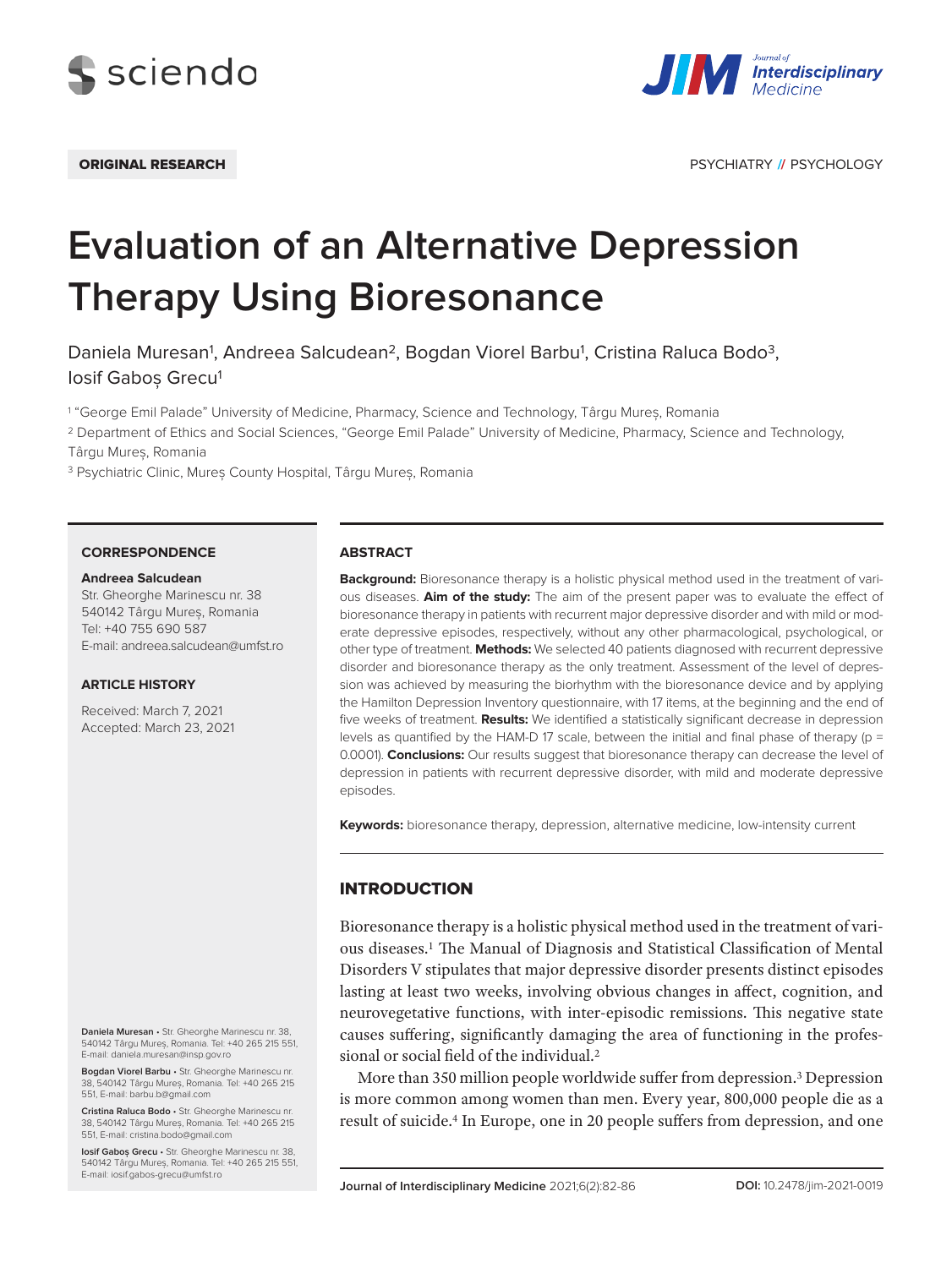in four will go through a depressive episode at some point in life. According to the World Health Organization, in Romania, about 5% of the population suffers from depression. This condition has led to 163,836 years of life lived with disabilities, representing 7.9% of the total years of life lived with disabilities in the Romanian population.5

Electroconvulsive therapy (ECT) is among the first treatments introduced in psychiatry 80 years ago and the only one still in use. The induction of a generalized controlled tonic-clonic seizure is caused by the administration of a small amount of electricity, being effective in treating depression without worsening cognitive functions.<sup>6</sup>

We aimed to evaluate if a personalized bioresonance therapy for patients with recurrent major depressive disorder and with mild or moderate depressive episode, respectively, can decrease the level of depression without the use of any other pharmacological or psychological treatment. The level of depression was evaluated within 2 months after receiving the first bioresonance treatment, using the Hamilton Depression Inventory questionnaire, which includes 17 items.

### METHODS

We selected patients diagnosed by a psychiatrist with recurrent major depressive disorder and with mild to moderate depression, according to the criteria listed in the Diagnostic Manual of Mental Disorders DSM-V.

The patients were selected from Psychiatry Clinic I of the Mureș County Clinical Hospital in Târgu Mureș, Romania and from a specialized outpatient clinic.

The study was retrospective and was conducted between October 2017 and October 2018. Exclusion criteria were represented by the presence of pacemakers, pregnancy, and patients with suicide attempts.

By applying the bioresonance therapy, we aimed to decrease the level of depression, evaluated with HAM-D 17, from the first to the fifth therapy session, within a maximum period of 2 months.

Bioresonance therapy consisted of connecting the patient to the Mora Nova medical device, using two-dimensional electrodes for the hands and feet. At the beginning of therapy the biorhythm is measured, the device automatically displaying the conductance between the left hand and right hand, the left hand and left foot, the right hand and right foot, and the left foot and right foot, respectively. During each treatment session, the device automatically records the values of the eight quadrants, obtained at the first and second measurements. During the measurement of values, the device emits sounds of different intensity, depending on the values obtained.7

Bioresonance therapy used the biorhythm program, which allowed us to assess whether the patient was normoreactive, hyporeactive, or hyperreactive, according to the energy level and the potential to respond to the actual applied therapy, observing whether there was a change in body polarity and whether there was a response to the applied therapy, using a low intensity current. During the therapy session, it is recommended that the patient enters a state of relaxation, without being distracted or interacting with other people, the therapist being the only person who can be around him. The duration of a session was about 20 minutes, with a frequency of one session per week.

The applied therapy was personalized for each patient, according to the energy level of the treated person, incorporating high and low potentials, in line with the patient's needs. Through the biorhythm program and the 163 Yin Yang balancing with the LU-7, SI-3 program, respectively, the therapeutic method was selected from the device software, adjusting and controlling the patient's own oscillating information, as well as the ability to adjust in order to initiate a targeted healing process. During the 163 Yin Yang balancing with the LU-7, SI-3 program, the additional bipolar electrode Blue Mag S was used, which was provided with eight magnets and a blue light, thus regulating the magnetic field by making circular movements to the head for 43 seconds, avoiding the eye area.

Biorhythms were obtained from coupling the electromagnetic oscillators and the division of resistance frequencies, getting fast oscillations and one or two frequencies, which were quite slow. Overlapping the heartbeat by coupling two electric oscillators can speed up the frequencies of the oscillator. During therapy, the patient did not carry an electronic device, metals in contact with the skin, or mechanical devices. Before and after each treatment session, the electrodes were cleaned with 70° alcohol.<sup>8</sup>

The Mora Nova device is a modern, transceiver electromagnetic device, which must be connected to a source of electricity; it is equipped with a backup battery, with a frequency between 0.1 Hz and 480,000 Hz, and a frequency filter from 1 Hz up to 500,000 Hz.9

By measuring the biorhythm at each treatment session before and after the application of the therapeutic program, we evaluated if the patient had any specific reaction to the applied electronic therapy. This was achieved by displaying the measurements on the device screen, showing the mental state in which the patient was before and at the end of each treatment. The interpretation of the energetic situation and of the degree of depression at the moment of examination, respectively, was achieved in relation to the physiological values framed between 80–85 Hz, values cor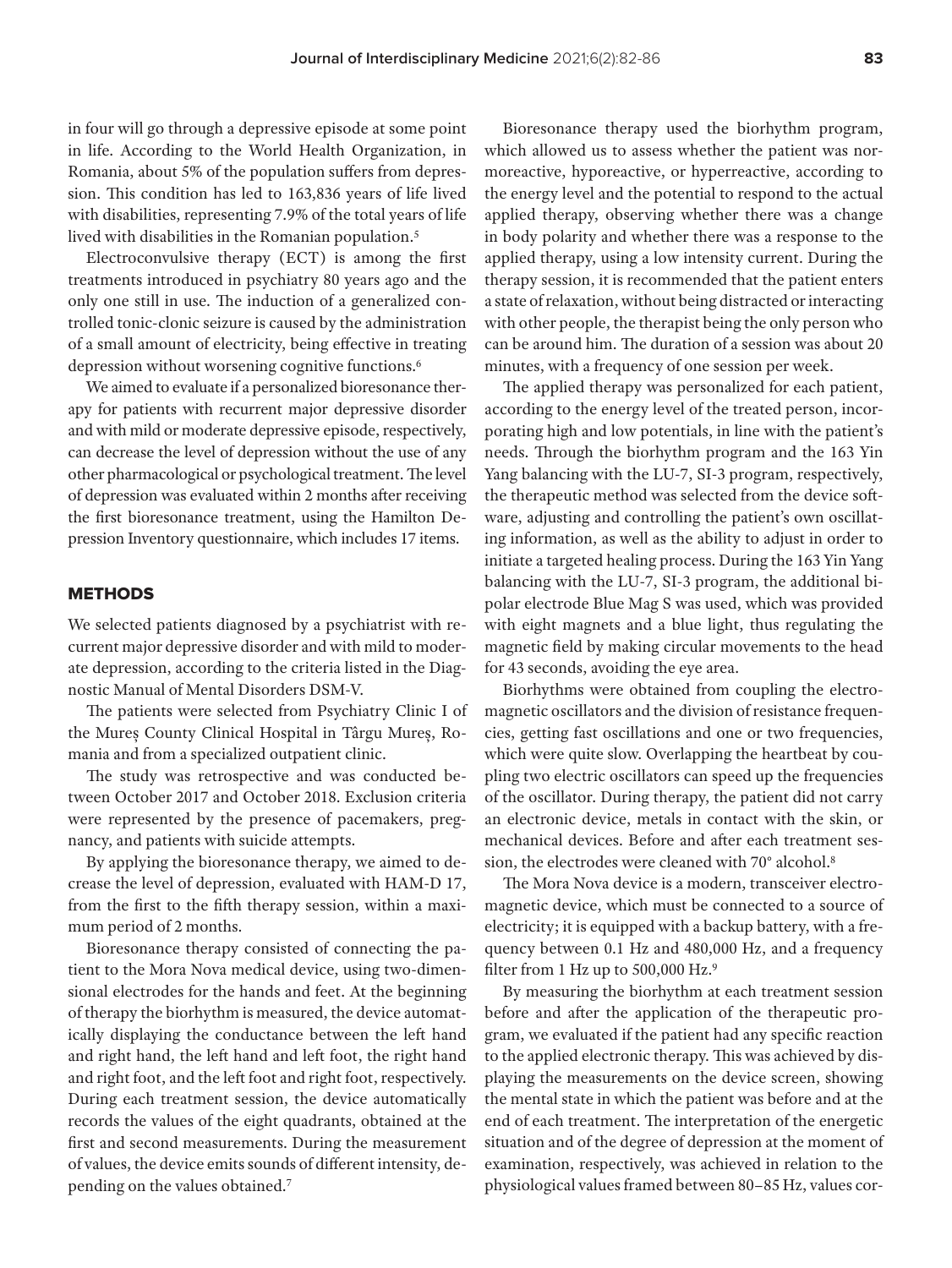responding to a healthy patient. If the energy values were below 80, the patient was considered hyporeactive, with inhibited depression or agitated-anxiety depressive syndrome, and if the values were above 85, he was considered hyperreactive, indicating an agitated depression or inhibited-anxiety depressive syndrome.7

The evaluation of the depression was performed with HAM-D 17 at the beginning and at the end of the five weeks of bioresonance treatment, by a clinical psychologist.

HAM-D 17 is a questionnaire composed of questions rated with 0–2 or 0–4 points, 4 being the most severe. The total score of the HAM-D 17 scale varies between 0 and 52 points. The scale measures individual depressive symptoms and their general severity, the final score indicating the level of depression: >25 indicates severe depression, 18–24 moderate depression, 8–17 mild depression, and a score <7 is considered normal. Statistical indicators were calculated using Microsoft Excel, Google Docs, and GraphPad. Differences between average values were compared using Student's t test, and session results were compared using ANOVA. A p value <0.05 was considered to be statistically significant.

Written consent was obtained from participants after they were informed about the study and its implications. Consent was also obtained from the appropriate Romanian authorities. Data protection was ensured. The study was approved by the Institutional Ethics Committee of the Mureș County Hospital from Târgu Mureș (approval number 16462/16.10.2017). The study complied with the Declaration of Helsinki.

# RESULTS

The study group consisted of 40 patients aged between 19 and 71 years, and 77.50% ( $n = 31$ ) were females. Regarding the patients' marital status, 50% were married, 30% divorced, and 20% single. Regarding the education level, 30% had high school education, 12.5% college education, 5% vocational school, and 52.5% higher education. Thirty-five per cent of patients were from rural areas and 65% from urban areas.

Five men were diagnosed with a mild depressive episode and 4 men with a moderate depressive episode. Seventeen women had a mild depressive episode, and 14 women presented with a moderate depressive episode.

The results obtained with the HAM-D 17 questionnaire are shown in Figure 1. The average level of depression diminished significantly, with a reduction of 3.10 points (p = 0.0001). The results obtained before and after the treatment are presented in Table 1.

**TABLE 1.** Descriptive statistics of the initial and final Hamilton Rating Scale

|                | <b>Hamilton Rating Scale scores</b> |       |                   |  |  |  |  |  |  |
|----------------|-------------------------------------|-------|-------------------|--|--|--|--|--|--|
|                | Initial                             | Final | <b>Difference</b> |  |  |  |  |  |  |
| Minimum        | 12.00                               | 8.00  | $-6.00$           |  |  |  |  |  |  |
| 25% Percentile | 14.00                               | 12.00 | $-4.00$           |  |  |  |  |  |  |
| Median         | 16.50                               | 14.00 | $-2.50$           |  |  |  |  |  |  |
| 75% Percentile | 19.00                               | 16.00 | $-2.00$           |  |  |  |  |  |  |
| Maximum        | 24.00                               | 21.00 | $-2.00$           |  |  |  |  |  |  |
| Mean           | 16.90                               | 13.80 | $-3.10$           |  |  |  |  |  |  |
| SD             | 3.23                                | 3.18  | 1.27              |  |  |  |  |  |  |

Table 2 presents the patients' distribution according to their energy level and their evolution following the application of bioresonance therapy. The comparison was made during each session before and after therapy, but also to highlight the global effect of therapy between the first and the fifth session.

After five sessions of bioresonance therapy, the results showed that in the initial phase, one person went from normal values to hyperreactive values, and in the real phase, 14 patients with depression, of which 11 hyporeactive and 3 hyperreactive, registered normal values (Table 3).

The distribution of hyperreactive, hyporeactive, and normal subjects according to biorhythm is shown in Figure 2. There were no statistically significant differences in the type of biorhythm between the initial assessment and after each bioresonance session (p >0.05) (Figure 2).

The proportion of hyperreactive patients improved significantly between the first and the fifth session of bioreso-



**FIGURE 1.** Comparison of the Hamilton Depression Scale between the initial and final session for the total study population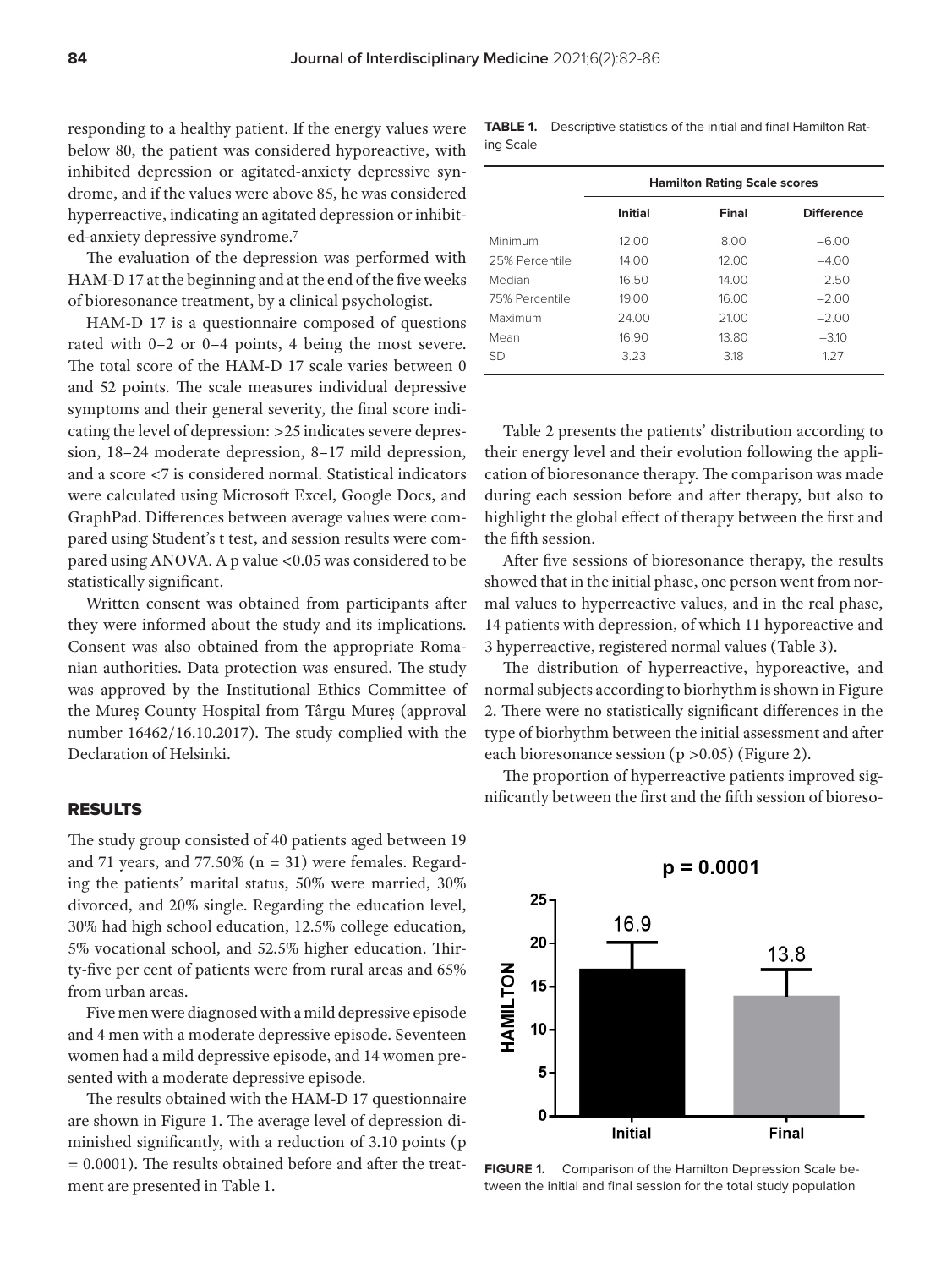|               |                | <b>Session 1</b> |                | <b>Session 2</b><br><b>Session 3</b> |                |       | <b>Session 4</b> |              | <b>Session 5</b> |       |
|---------------|----------------|------------------|----------------|--------------------------------------|----------------|-------|------------------|--------------|------------------|-------|
|               | <b>Initial</b> | <b>Final</b>     | <b>Initial</b> | Final                                | <b>Initial</b> | Final | <b>Initial</b>   | <b>Final</b> | <b>Initial</b>   | Final |
| Hyperreactive | 9              | 9                | 14             |                                      | 12             |       | 13               |              | 10               | 6     |
| Hyporeactive  | 19             | 26               | 18             | 23                                   | 19             | 25    | 21               | 22           | 19               | 15    |
| Normal        | 12             | 5                | 8              | 10                                   | 9              | 8     | 6                | 11           | 11               | 19    |
| Total         | 40             | 40               | 40             | 40                                   | 40             | 40    | 40               | 40           | 40               | 40    |
| p value       | 0.15           |                  | 0.23           |                                      | 0.33           |       | 0.20             |              | 0.15             |       |

**TABLE 2.** Evolution and comparison of the hyperreactive, hyporeactive and normal persons for each session, according to biorhythm and depression score, evaluated at the beginning and ending of each therapy session

**TABLE 3.** Comparison between the first and the last bioresonance session for minimum, maximum, and mean values

|                             | <b>Session 1</b> |                |                |      | <b>Session 2</b> |                |                |                | <b>Session 3</b> |      |                |      |
|-----------------------------|------------------|----------------|----------------|------|------------------|----------------|----------------|----------------|------------------|------|----------------|------|
|                             |                  | <b>Initial</b> | Final          |      | <b>Initial</b>   |                | Final          |                | <b>Initial</b>   |      | <b>Final</b>   |      |
| <b>Bioresonance session</b> | S <sub>1</sub>   | S5             | S <sub>1</sub> | S5   | S <sub>1</sub>   | S <sub>5</sub> | S <sub>1</sub> | S <sub>5</sub> | S <sub>1</sub>   | S5   | S <sub>1</sub> | S5   |
| Mean                        | 69.9             | 73.4           | 68.9           | 73.8 | 86.4             | 86.5           | 85.5           | 86             | 78.4             | 79.9 | 77.1           | 79.8 |
| <b>SD</b>                   | 11.4             | 12.0           | 11.1           | 9.07 | 11.6             | 6.5            | 9.9            | 6.4            | 10.7             | 8.18 | 9.79           | 6.98 |
| Median                      | 69               | 75.5           | 69.5           | 75.5 | 91               | 88             | 88.5           | 86             | 80.3             | 81.2 | 77.1           | 81.3 |
| Min                         | 47               | 26             | 43             | 47   | 56               | 74             | 58             | 69             | 51.4             | 53.5 | 50.8           | 62.3 |
| Max                         | 91               | 92             | 87             | 90   | 100              | 97             | 99             | 98             | 94.8             | 93   | 93             | 93.6 |

nance therapy, from 7.5% to 33.34% ( $p = 0.002$ ). Similarly, in case of hyporeactive patients, there was a significant improvement in depression levels between the first and fifth bioresonance session, from 27.5% to 42.30% ( $p = 0.001$ ).

### **DISCUSSIONS**

In this study, we aimed to analyze whether bioresonance therapy can decrease the level of discomfort, evaluated



**FIGURE 2.** Distribution of hyperreactive, hyporeactive, and normal patients, according to biorhythm at each bioresonance session